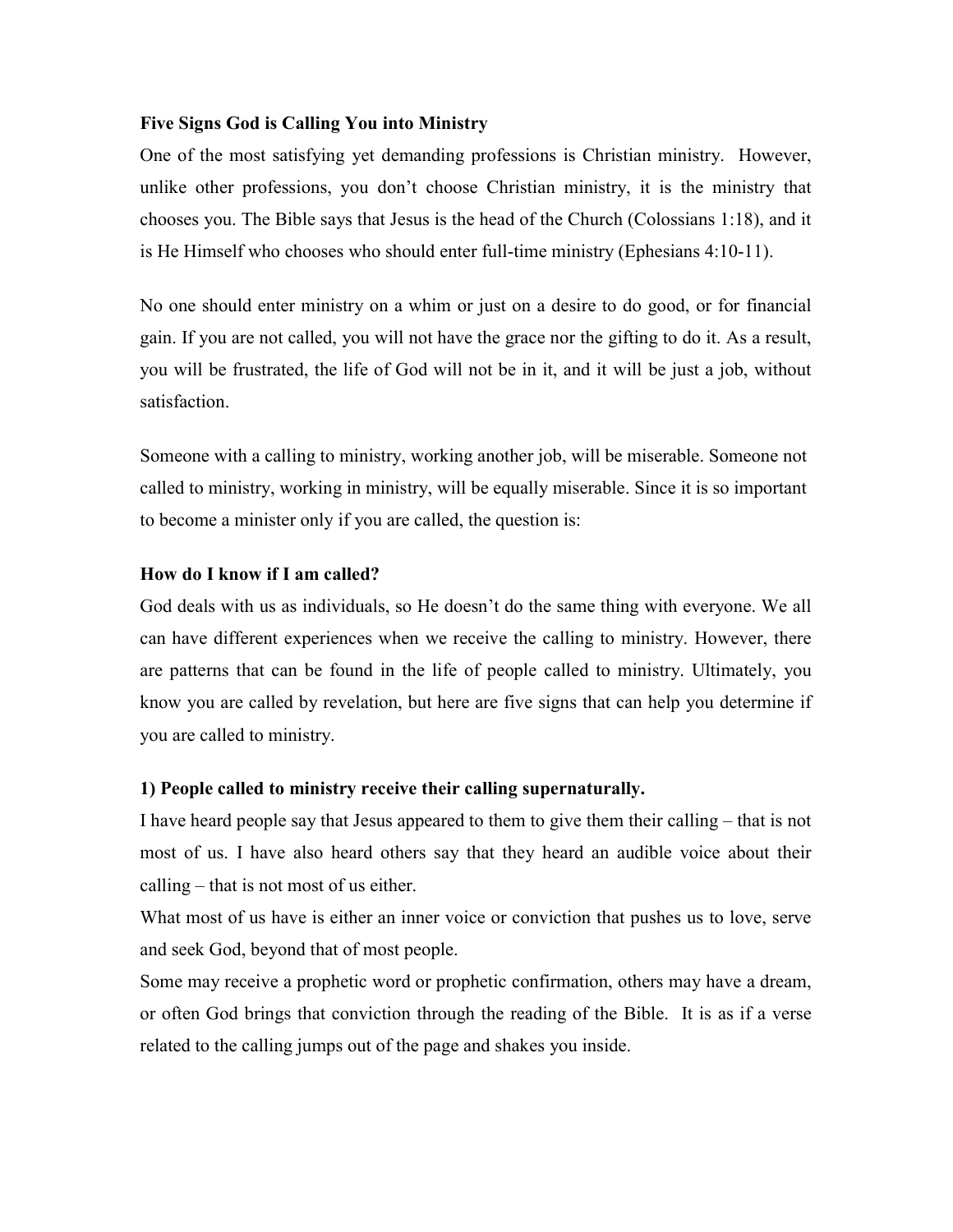These are the testimonies of the Holy Spirit within you. You don't feel it only during a certain time of your life. It is a conviction that never goes away. The calling of God marks you for the rest of your life. Whatever you do, you will feel it tugging inside. It is like a wind or current. Trying to go against it takes effort. It makes you feel bad and dissatisfied, with no peace. Going with it makes things seem to be easy, smooth and fast. Everything feels peaceful in your life and there is an internal satisfaction and happiness that will come over your life.

### 2) People called to ministry will serve.

In a course I taught on how to find the purpose and call for your life, I had various ministers present their testimonies on how they were called to ministry. One key component found in all of us, was that we involved ourselves wholeheartedly in serving at the local church we attended at the time. No one had to push us; it wasn't a burden. We did it because we wanted to serve God. Also, it didn't matter what department we were assigned to, we did it responsibly and with joy.

## 3) People called to ministry manifest a grace and gifts that are visible to others.

When a person is called to ministry, there are supernatural gifts that will manifest in the life of the person. These gifts flow naturally and effortlessly. In fact, they may be so natural to you that you may not be aware you are flowing in this grace, but others will notice.

People will notice your prayers are more effective. When you preach the gospel to others, you are more effective. When you speak, people want to hear. You have deeper understanding of the Scriptures. There is greater authority in your words. There is greater spiritual power and manifestations. All of these things will happen and grow throughout your life.

#### 4) People called to ministry are hardwired for the ministry they are called to.

Every ministerial calling was preordained by God before the person was born. So when you were born, God "hardwired" you with certain characteristics that go with the calling. They are inseparable from you as a person.